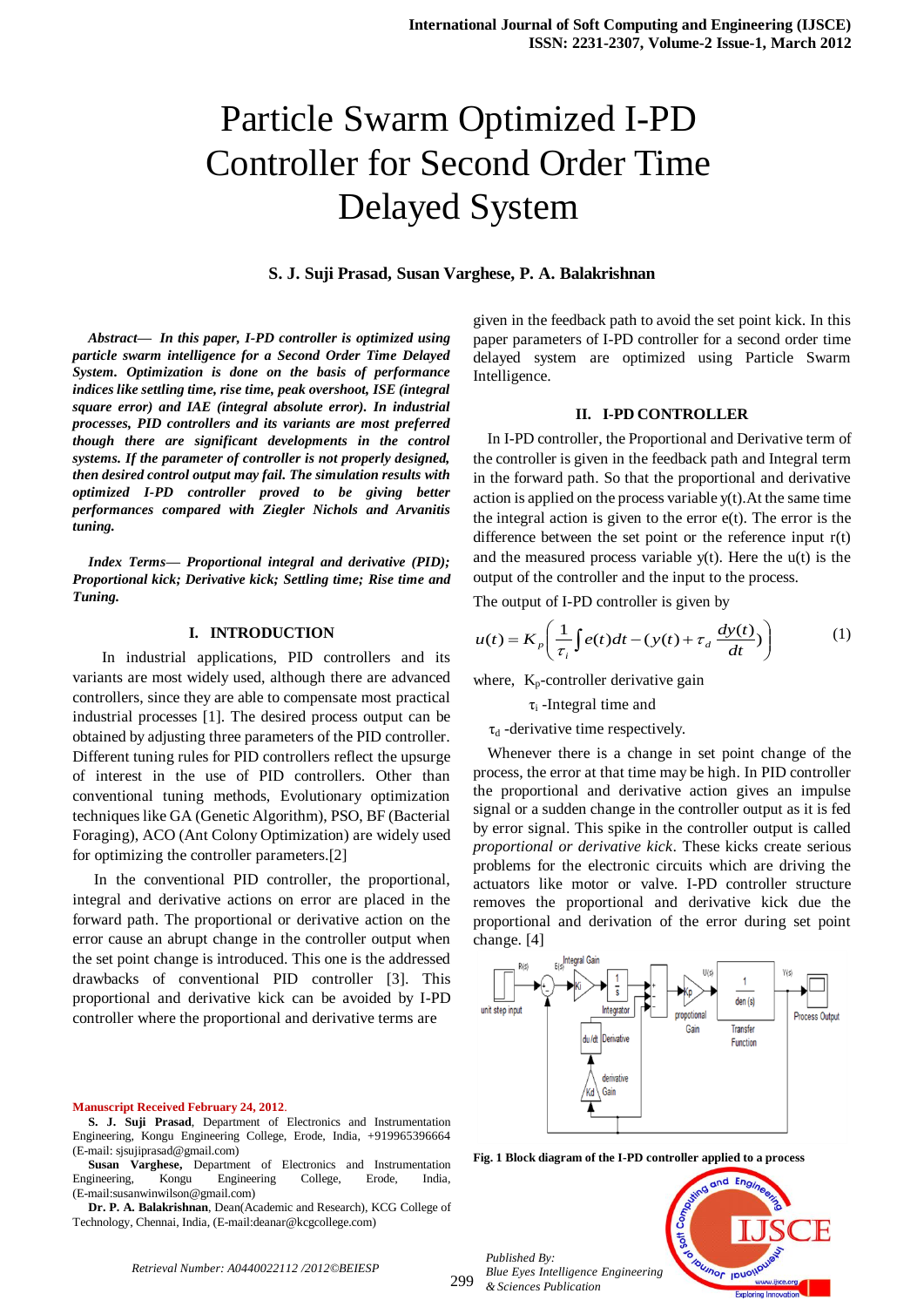The Laplace transform of equation (1) is

$$
U(s) = K_p \left[ \left( \frac{1}{\tau_i s} \right) E(s) - [\tau_d s + 1] Y(s) \right]
$$
 (2)

Fig. 1 shows the block diagram of the I-PD controller applied to a process.

#### **III. SECOND ORDER TIME DELAYED SYSTEM**

Most of the process may have time delay. One of the time delayed model have been taken analysis in this paper [5].

The general form of a Second Order Time Delayed System is given by

$$
G_m(s) = \frac{K_m e^{-s\tau_m}}{(1 + T_{m1}S)(1 + T_{m2}S)} = \frac{K_m e^{-s\tau_m}}{T_{m1}{}^2 S^2 + 2\zeta_m T_{m1}S + 1}
$$
\n(3)

where  $K_{m i s}$  the gain of the process model,  $\tau_m$  is the time delay of the process model,  $\zeta_m$  is the damping factor of an under damped process model and  $T<sub>m1</sub>$  is the time constant of the process model.

The system analyzed is given by

$$
G_{m1}(s) = \frac{e^{-0.1s}}{(1+s)(1+s)} = \frac{e^{-0.1s}}{s^2 + 2s + 1}
$$
(4)

# **IV. CONVENTIONAL TUNING**

## *A Ziegler-Nichols Tuning Rule*

ZN method is widely used in PID controller tuning though it is an old tuning method . Its efficiency and simplicity made this method very popular. At the cross over frequency  $\omega_c$ , M is the amplitude ratio of the system. The ultimate gain is Ku=1/M; and the period of sustained oscillations is  $Pu=2*pi/$ ωc . The PID controller parameters are calculated as

$$
K_p = 0.6Ku,
$$
  

$$
\tau_i = 0.5Pu \text{ and}
$$
  

$$
\tau_d = 0.125Pu.
$$

#### *B Arvanitis Tuning Rule*

Tuning rule proposed by Arvanitis for I-PD controller for different process model can be found by direct synthesis. For the tuning of I-PD controller, this rule uses model parameters like gain of the process, time constant, time delay constant and damping factor. [5]

The controller parameters for Second Order Time Delayed System are calculated by tuning rule is given in Table I

Table I Arvanitis Tuning Rule

| $AT_{m1}$<br>$K_m \tau_m$ | $K_pK_m$<br>$\frac{1}{\tau_m}[1+B]-C$ | $\lfloor m \rfloor$ |
|---------------------------|---------------------------------------|---------------------|

where

$$
A = \varepsilon \left[ 2\zeta_m + \frac{T_{m1}}{\tau_m} \right], \quad 0 < \varepsilon < 1, \varepsilon = 0.5
$$
\n
$$
(5)
$$

$$
B = \frac{I_{m1} \left( \angle \zeta_m \tau_m + I_{m1} \right) \left[ 4\zeta^2 \left( 1 - \varepsilon \right) + \varepsilon \right]}{\tau_m^2} \tag{6}
$$

$$
C = \frac{\zeta}{\tau_m^2} \sqrt{8(1-\varepsilon)(2\zeta_m\tau_m + T_{m1})\frac{T_{m1}}{\tau_m} \left[ (2\zeta^2(1-\varepsilon) + \varepsilon)\frac{T_{m1}}{\tau_m} (2\zeta_m\tau_m + T_{m1}) + \tau_m \right]}
$$
(7)

The values of controller parameters for process model (4) using ZN method and Arvanitis tuning rule are obtained and given in Table II

Table II Controller Parameters from Ziegler-Nichols and Arvanitis Tuning Rule

| Controller<br>Parameters | $e^{-0.1s}$<br>$\sqrt{5^2 + 2S + 1}$ |           |  |
|--------------------------|--------------------------------------|-----------|--|
|                          | ZN                                   | Arvanitis |  |
| K,                       | 12.4026                              | 60        |  |
| $\tau_i$ sec             | 0.7083                               | 0.9606    |  |
| $\tau_{\rm d}$ sec       | 0.1771                               | 0.1667    |  |

## **V. PARTICLE SWARM OPTIMIZATION**

Particle Swarm Optimization (PSO) is one of the relatively recent evolutionary optimization method inspired by nature. This heuristic search method is based on social interaction and communication such as bird flocking and fish schooling. [6]

The direction of movement of the swarm is a function of Current position and Velocity, Location of individual"s "best" success and Location of neighbor's "best" success. Therefore, each individual in a population will gradually move towards the "better" areas of the problem space. Hence, the overall population moves towards "better" areas of the multi dimensional problem space. The particle swarm is more than just a collection of particles. A particle by itself has almost no power to solve any problem; progress occurs only when the particles interact.[7]

Mainly there are three steps in basic PSO algorithm. These steps can be represented by the following equation

Initialization

Position  $\mathbf{X}_{\text{min}} + \mathbf{rand} * (\mathbf{X}_{\text{max}} - \mathbf{X}_{\text{min}})$  (8) Velocity  $v_0^i = 0.1*$ randn (dim, n) (9)

Where

 $x_{\text{max}} \& x_{\text{min}}$  - boundary of the position

dim - dimension of the design space

n - no of particles

Velocity updation

*Published By:*

 $v_{k+1}^i = w^*v_k^i + c_1^*rand($  $.* (p_i-x_k^i)+c_2*rand($  $E^*(p_k^g - x_k^i)$  (10)



*Retrieval Number: A0440022112 /2012©BEIESP*

300 *Blue Eyes Intelligence Engineering & Sciences Publication*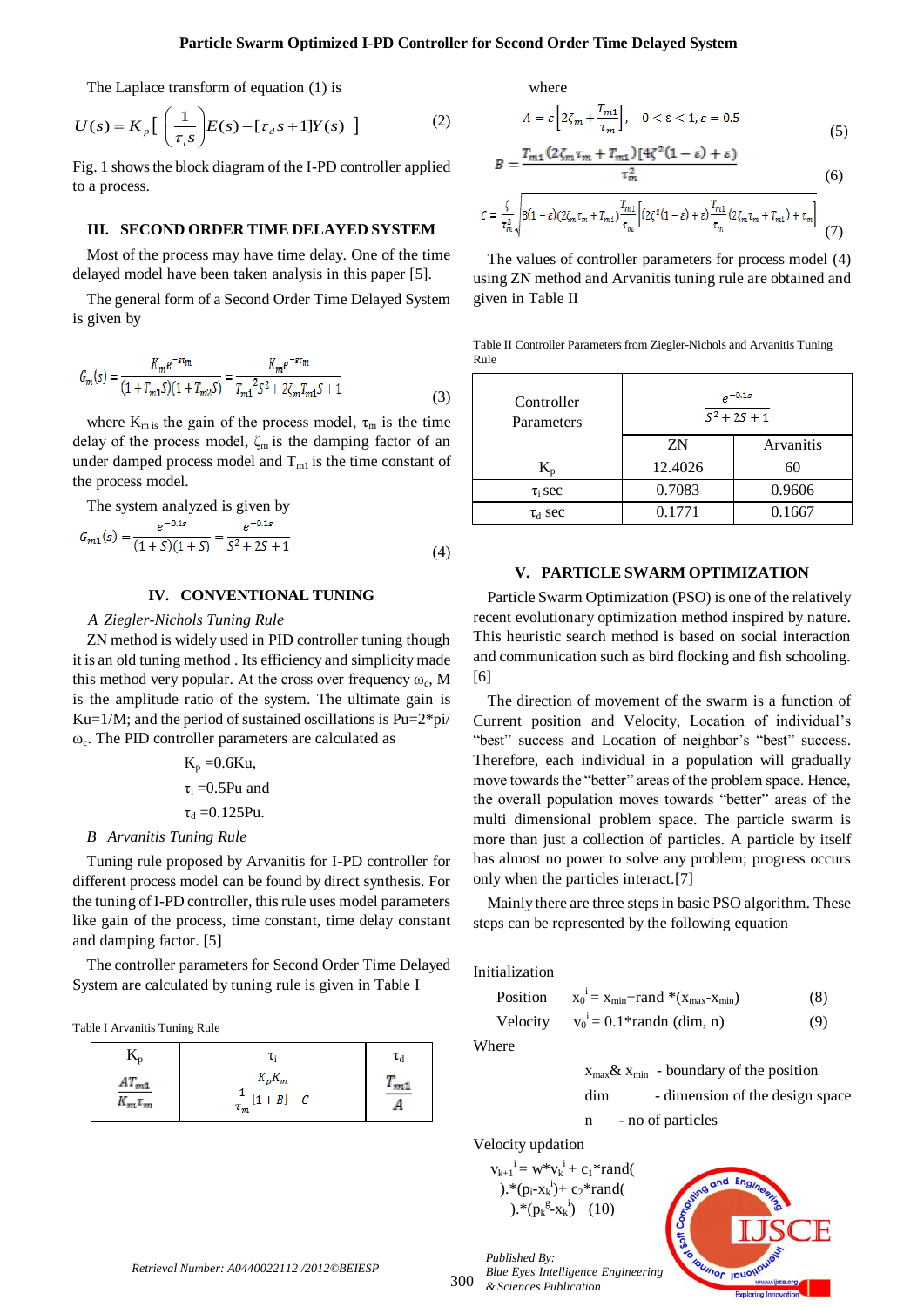where

w - inertia factor ( in between 0.4 & 1.4)

 $c_1$  - self confidence of the particle

 $c_2$ . swarm confidence (in between 1 and 2)

 $p_i$ ,  $p_k^g$  are the personal best and global best

Position updation

$$
x_{k+1}^i = x_k^i + v_{k+1}^i \tag{11}
$$

In the optimization of I-PD controller parameters, each particle represents a set of controller parameter in the problem space. That means position of a particle in three dimensional problem spaces is having a specific value of  $K_p$ .  $\tau$ <sub>i</sub> and  $\tau$ <sub>d</sub>.

To start with PSO certain parameters need to be defined. The parameters used here is given below

| Size of the Swarm or no of particles $=$ 30 |         |
|---------------------------------------------|---------|
| No of iterations                            | $= 30$  |
| Dimension of the problem space              | $=$ 3   |
| Velocity constants $C_1$ and $C_2$          | $= 1.5$ |
| Inertia factor                              | $=1$    |

In PSO algorithm, each particle refers to a point in the design space or the potential solutions in the problem space which changes its position from one move (iteration) to another based on velocity update. The velocity updating is based on fitness of the particle"s personal best and swarm"s global best. While coming in to the optimization of controller parameters, each particle represents a set of Kp  $\tau_i$ ,  $\tau_d$  values in a three dimensional problem space. Commonly used minimizing functions to evaluate the fitness are IAE (Integral Absolute Error), ISE (Integral Square Error), MSE (Mean Square Error), settling time and peak overshoot.

In this paper settling time with 2% tolerance is used as the cost function. The optimization process finds the controller parameters that will minimize the cost function. So optimized set of controller parameters give the fast settling of the process response.

The Table III shows the results of Particle swarm optimization

|                              | Particle Swarm            |  |
|------------------------------|---------------------------|--|
| <b>Controller Parameters</b> | $-0.1s$<br>$S^2 + 2S + 1$ |  |
|                              | 19.5928                   |  |
| $\tau_i$ sec                 | 0.6934                    |  |
| $\tau_{\rm d}$ sec           | 0.2295                    |  |

# **VI. RESULTS AND DISCUSSION**

It is observed from the step response of the Second Order Time Delayed System with I-PD controller, the controller parameters obtained from particle Swarm Optimization gives the better result compared to Ziegler-Nichols and Arvanitis Tuning rule.

The Fig. 3 shows step response of Second Order Time Delayed System process with I-PD controller Particle swarm optimized controller response give 66% reduced settling time, 10% reduced rise time, 88% reduced peak overshoot, 56% reduced IAE, and 58% reduced ISE compared to ZN. Table IV shows the performance comparison of the different tuning methods.

**Table IV Performance Comparison Different Tuning Methods**

| <b>PERFORMANCE</b><br><b>SPECIFICATION</b> | ZN     | Arvanitis | <b>PSO</b> |
|--------------------------------------------|--------|-----------|------------|
| Settling time (sec)                        | 3.76   | 3.16      | 1.26       |
| Rise time (sec)                            | 0.79   | 0.78      | 0.71       |
| Peak overshoot %                           | 13.13  |           | 1.59       |
| IAE.                                       | 2.2228 | 1.4616    | 0.9660     |
| <b>ISE</b>                                 | 0.0223 | 0.014     | 0.0094     |



**Fig.3 Output Response of the Second Order Time Delayed System**

#### **VII. CONCLUSION**

Particle swarm optimized I-PD controller is implemented in a theoretical Second Order Time Delayed System. The process response shows significant reduction in settling time, rise time, peak overshoot, IAE, and ISE compared to ZN and Arvanitis tuning method.

PSO technique can be extended to optimize the parameters of I-PD controller for real time industrial systems like conveyors feeding systems, molding systems, water treatment systems and

screwing systems.

*Published By:*



*Retrieval Number: A0440022112 /2012©BEIESP*

301 *Blue Eyes Intelligence Engineering & Sciences Publication*